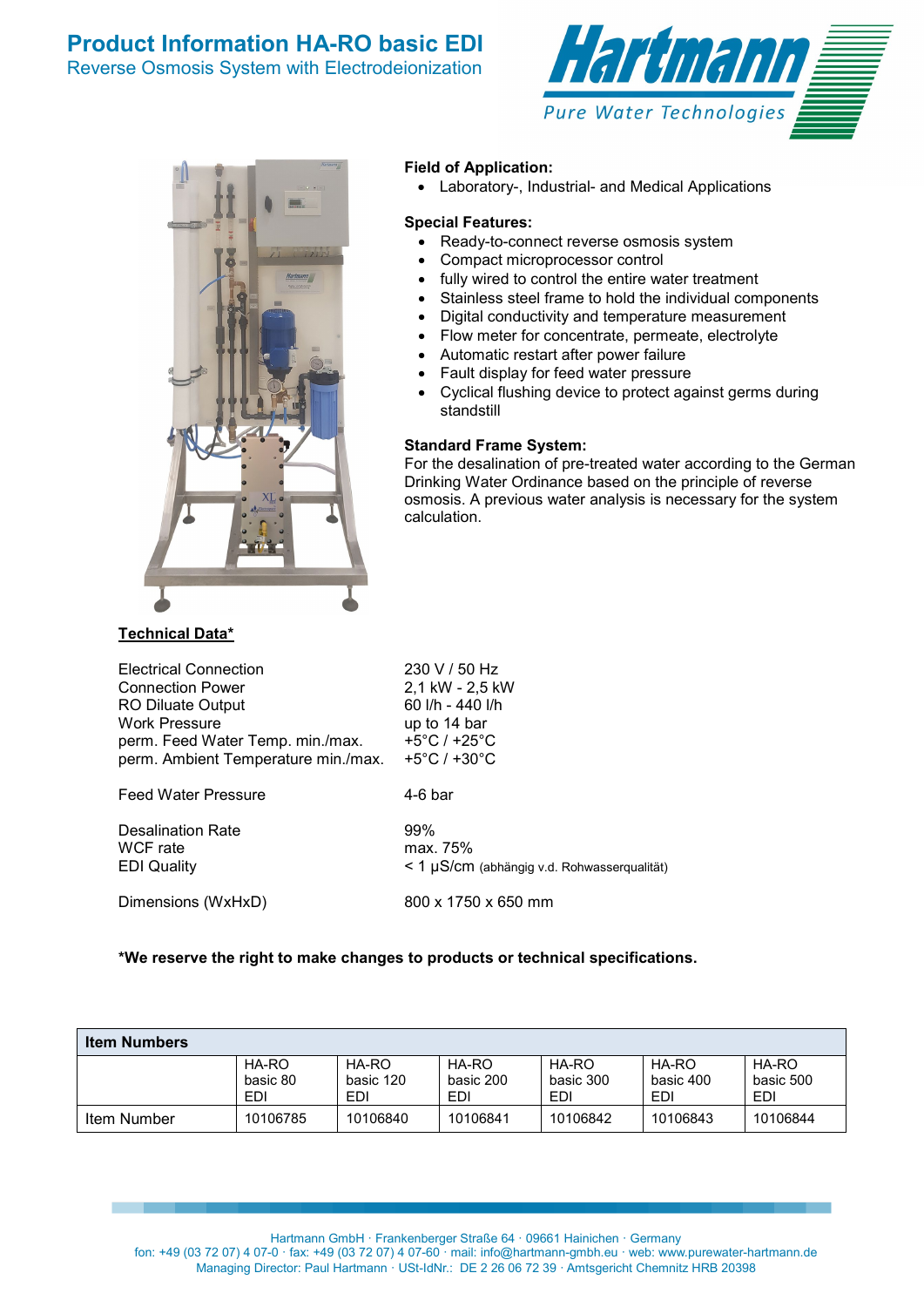# **Product Information HA-RO basic EDI**

Reverse Osmosis System with Electrodeionization



| <b>Electrical Connection</b> |             |             |             |             |             |             |
|------------------------------|-------------|-------------|-------------|-------------|-------------|-------------|
|                              | HA-RO basic | HA-RO basic | HA-RO basic | HA-RO basic | HA-RO basic | HA-RO basic |
|                              | 80 EDI      | 120 EDI     | 200 EDI     | 300 EDI     | 400 EDI     | 500 EDI     |
| Nominal Voltage              |             | 230 V       |             |             |             |             |
| Frequency                    | 50 Hz       |             |             |             |             |             |
| Pre-Fuse                     | 16A         |             |             |             |             |             |
| <b>Current Consumption</b>   | 9.6A        | 10,7A       | 12.0A       | 12.0A       | 14,3A       | 14,3A       |
| Connected Load               | 1,8 kW      | 2.0 kW      | 2.2 kW      | 2.2 kW      | 3.4 kW      | 3,4 kW      |

| <b>Hydraulic Connection</b>                |                                 |                           |                           |                           |                           |                                  |
|--------------------------------------------|---------------------------------|---------------------------|---------------------------|---------------------------|---------------------------|----------------------------------|
|                                            | HA-RO<br>basic 80<br><b>EDI</b> | HA-RO<br>basic 120<br>EDI | HA-RO<br>basic 200<br>EDI | HA-RO<br>basic 300<br>EDI | HA-RO<br>basic 400<br>EDI | HA-RO<br>basic 500<br><b>EDI</b> |
| <b>Feed Water Pressure</b><br>min./max.    | $4,0 - 6,0$ bar                 |                           |                           |                           |                           |                                  |
| <b>Feed Water</b><br>Temperature min./max. | $5 - 25 °C$                     |                           |                           |                           |                           |                                  |
| <b>Feed Water Connection</b>               | <b>DN20</b>                     |                           |                           |                           |                           |                                  |
| Connections<br>Permeate/Conzentrate        | <b>DN15</b>                     |                           |                           |                           |                           |                                  |
| <b>Membrane Elements</b>                   |                                 |                           |                           |                           | 2                         | 2                                |

| <b>Product Water</b>                  |             |             |             |             |             |             |
|---------------------------------------|-------------|-------------|-------------|-------------|-------------|-------------|
|                                       | HA-RO basic | HA-RO basic | HA-RO basic | HA-RO basic | HA-RO basic | HA-RO basic |
|                                       | 80 EDI      | 120 EDI     | 200 EDI     | 300 EDI     | 400 EDI     | 500 EDI     |
| Diluate Output<br>(at $15^{\circ}$ C) | 60 l/h      | $100$ I/h   | 170 l/h     | 260 l/h     | 350 l/h     | 440 l/h     |

| <b>Dimensions</b>          |             |  |  |  |
|----------------------------|-------------|--|--|--|
| Height                     | 1750 mm     |  |  |  |
| Width                      | 800 mm      |  |  |  |
| Depth                      | 650 mm      |  |  |  |
| Weight (without Water)     | 130 kg      |  |  |  |
| Location                   |             |  |  |  |
| <b>Ambient Temperature</b> | $5 - 30 °C$ |  |  |  |

Hartmann GmbH · Frankenberger Straße 64 · 09661 Hainichen · Germany fon: +49 (03 72 07) 4 07-0 · fax: +49 (03 72 07) 4 07-60 · mail: info@hartmann-gmbh.eu · web: www.purewater-hartmann.de Managing Director: Paul Hartmann · USt-IdNr.: DE 2 26 06 72 39 · Amtsgericht Chemnitz HRB 20398